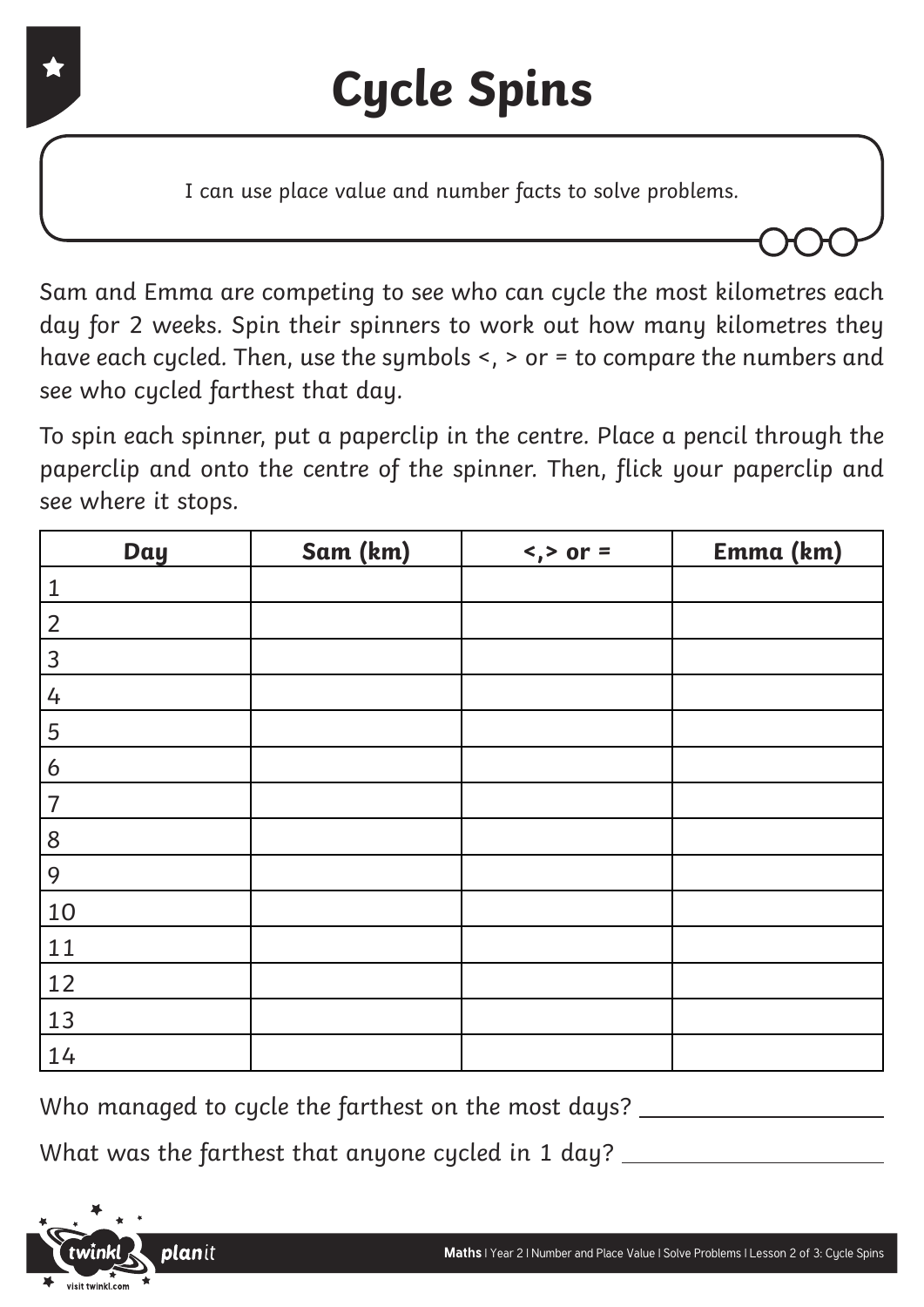

planit

twinkl visit twinkl.com

 $\overline{\blacktriangledown}$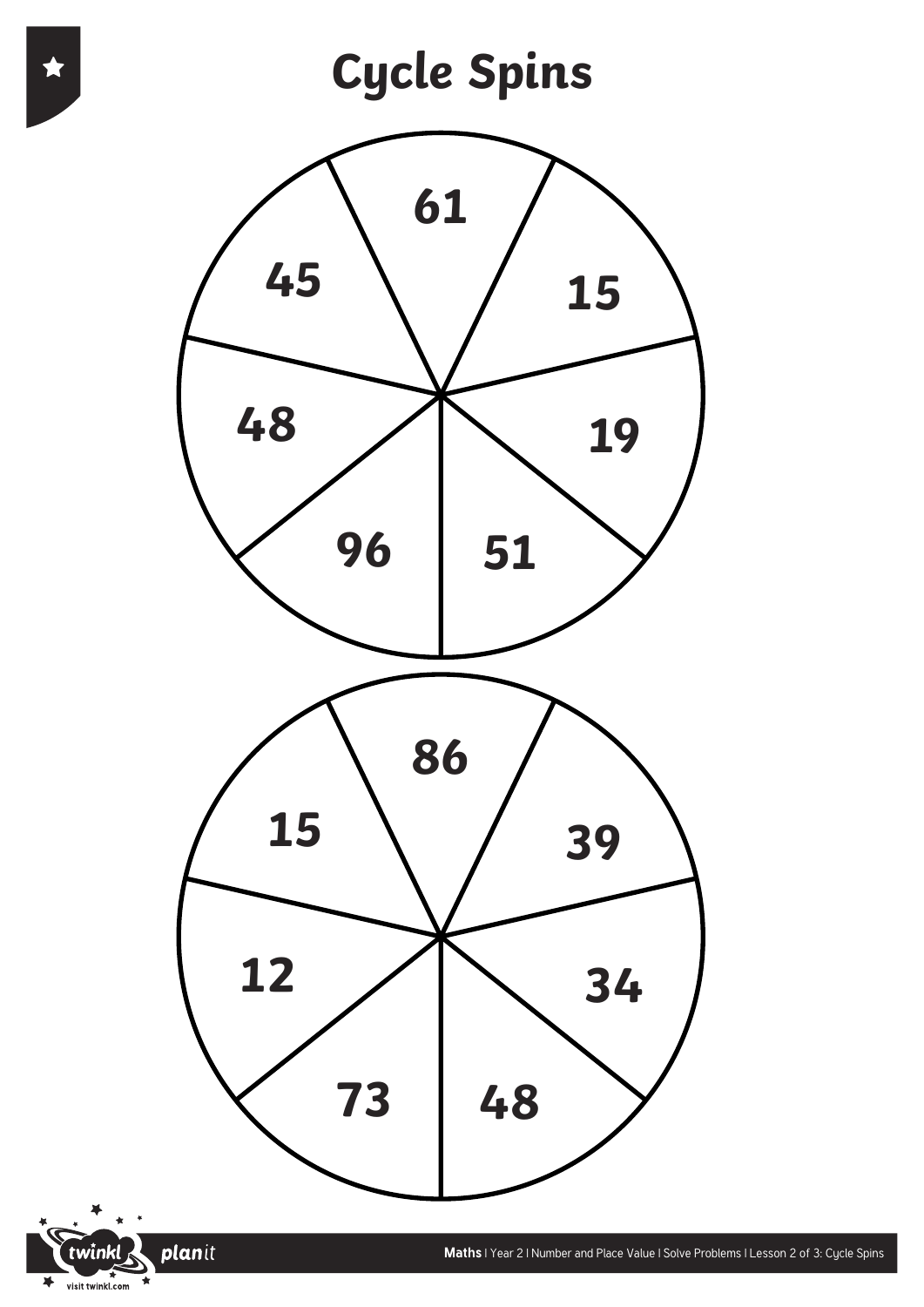

I can use place value and number facts to solve problems.

Sam and Emma are competing to see who can cycle the most kilometres each day for 2 weeks. Spin their spinners and solve the problem you land on to work out how many kilometres they have each cycled. Then, use the symbols <, > or = to compare the numbers and see who cycled farthest that day.

To spin each spinner, put a paperclip in the centre. Place a pencil through the paperclip and onto the centre of the spinner. Then, flick your paperclip and see where it stops.

| <b>Day</b>     | Sam (km) | $\langle$ , > or = | Emma (km) |
|----------------|----------|--------------------|-----------|
| $\mathbf{1}$   |          |                    |           |
| $\overline{2}$ |          |                    |           |
| 3              |          |                    |           |
| 4              |          |                    |           |
| 5              |          |                    |           |
| 6              |          |                    |           |
| $\overline{7}$ |          |                    |           |
| 8              |          |                    |           |
| 9              |          |                    |           |
| 10             |          |                    |           |
| 11             |          |                    |           |
| 12             |          |                    |           |
| 13             |          |                    |           |
| 14             |          |                    |           |

Who managed to cycle the farthest on the most days?

What was the farthest that anyone cycled in 1 day?

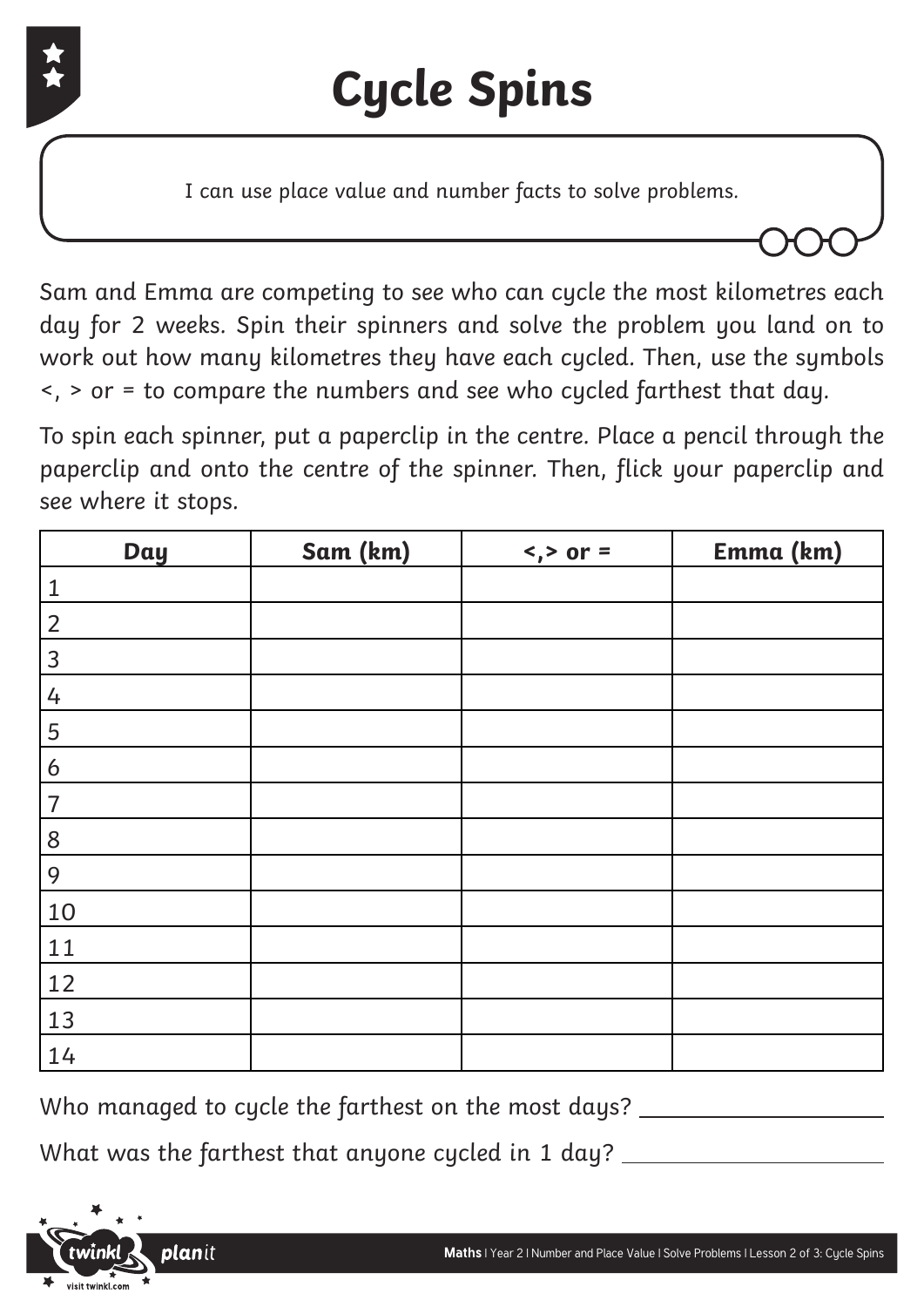visit twinkl.com

 $\blacktriangleright$ 

### **Cycle Spins**

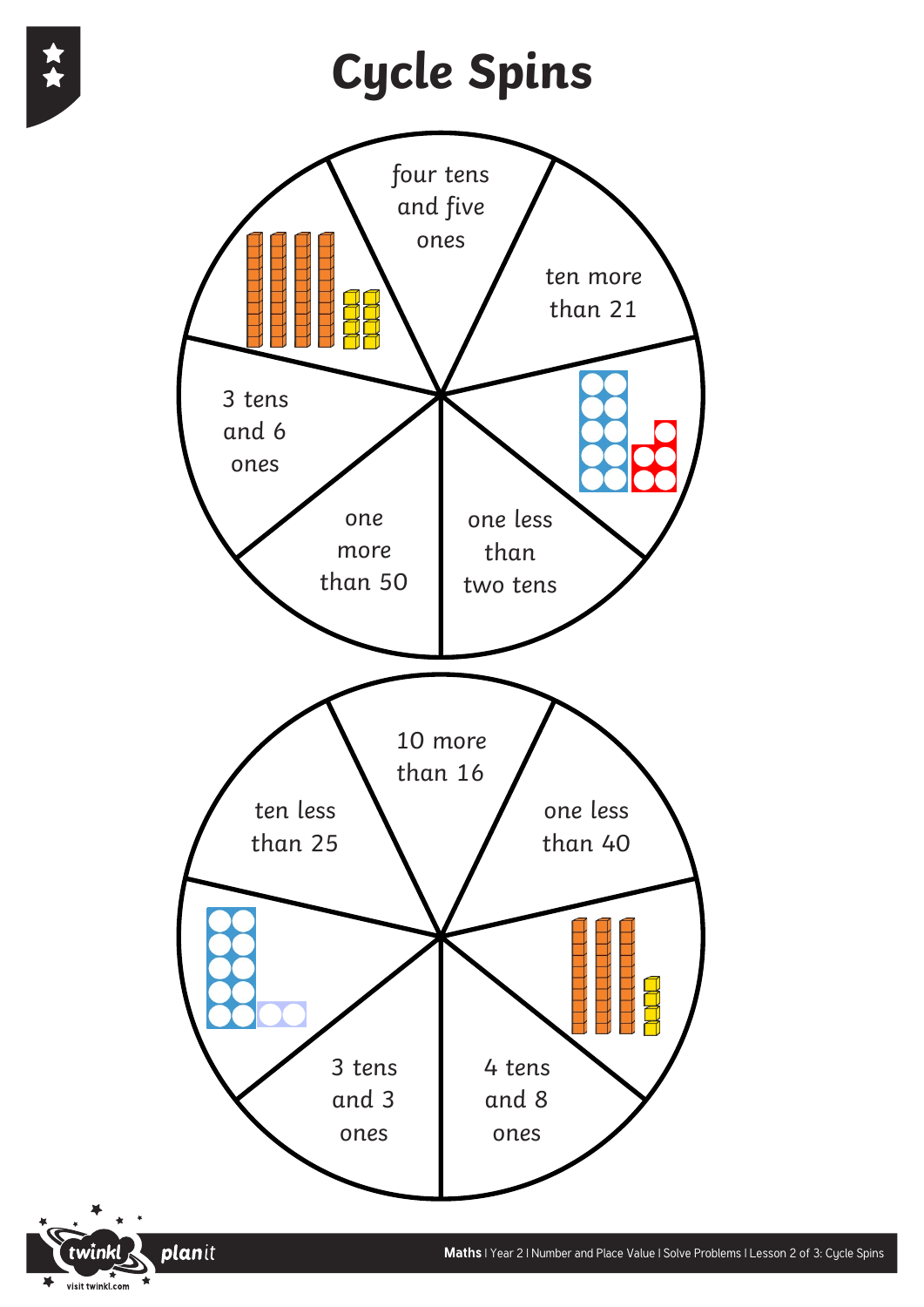

# **Cycle Spins**

I can use place value and number facts to solve problems.

Sam and Emma are competing to see who can cycle the most kilometres each day for 10 days. Use the clues to fill in the missing numbers in the table.

Then, use the symbols  $\leq$ ,  $>$  or  $=$  to compare the numbers and see who cycled farthest each day.



- On Day 1, Sam's total was 10 more than Emma's.
- On Day 2, Emma cycled 1 less kilometre than the day before. Sam's total had 3 less ones than Emma's.
- On Day 3, Sam's total had 4 tens and 6 ones. Emma's total had 3 more tens and 2 less ones than Sam's.
- On Day 4, Sam's total had 1 less ten than Emma's.
- On Day 5, Sam and Emma each rode 10 more kilometres than they did the day before.
- On Day 6, Sam's total was equal to Emma's.
- On Day 7, Emma's total had 3 more tens than Sam's. Sam's total had 4 more tens than his total from Day 2.
- On Day 8, Sam's total was less than his total on Day 7 but more than his total on Day 3.
- On Day 9, Emma's total was equal to her total from the day before. Sam's total was 1 less than 100.
- On Day 10, Sam's total was 1 more than his total from the day before.

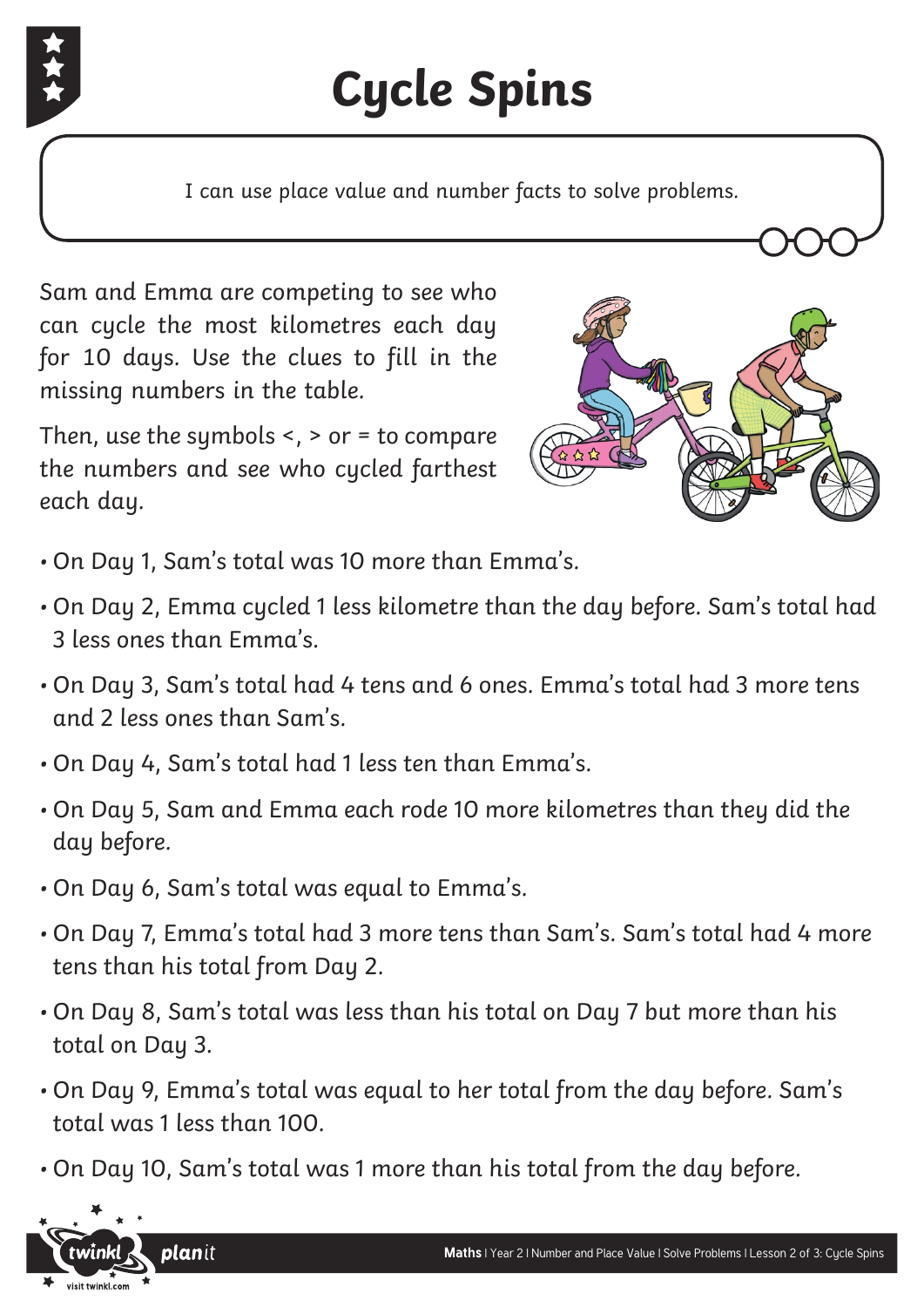

## **Cycle Spins**

| Day            | Sam (km) | $\langle$ , > or = | Emma (km) |
|----------------|----------|--------------------|-----------|
|                |          |                    | 12        |
| $\overline{2}$ |          |                    |           |
| 3              |          |                    |           |
| 4              |          |                    | 40        |
| 5              |          |                    |           |
| 6              | 33       |                    |           |
|                |          |                    |           |
| 8              |          |                    |           |
| 9              |          |                    | 66        |
| 10             |          | $=$                |           |

Who managed to cycle the farthest on the most days?

What was the farthest that anyone cycled in 1 day? \_\_\_\_\_\_\_\_\_\_\_\_\_\_\_\_\_\_\_\_\_\_\_\_\_\_\_\_\_